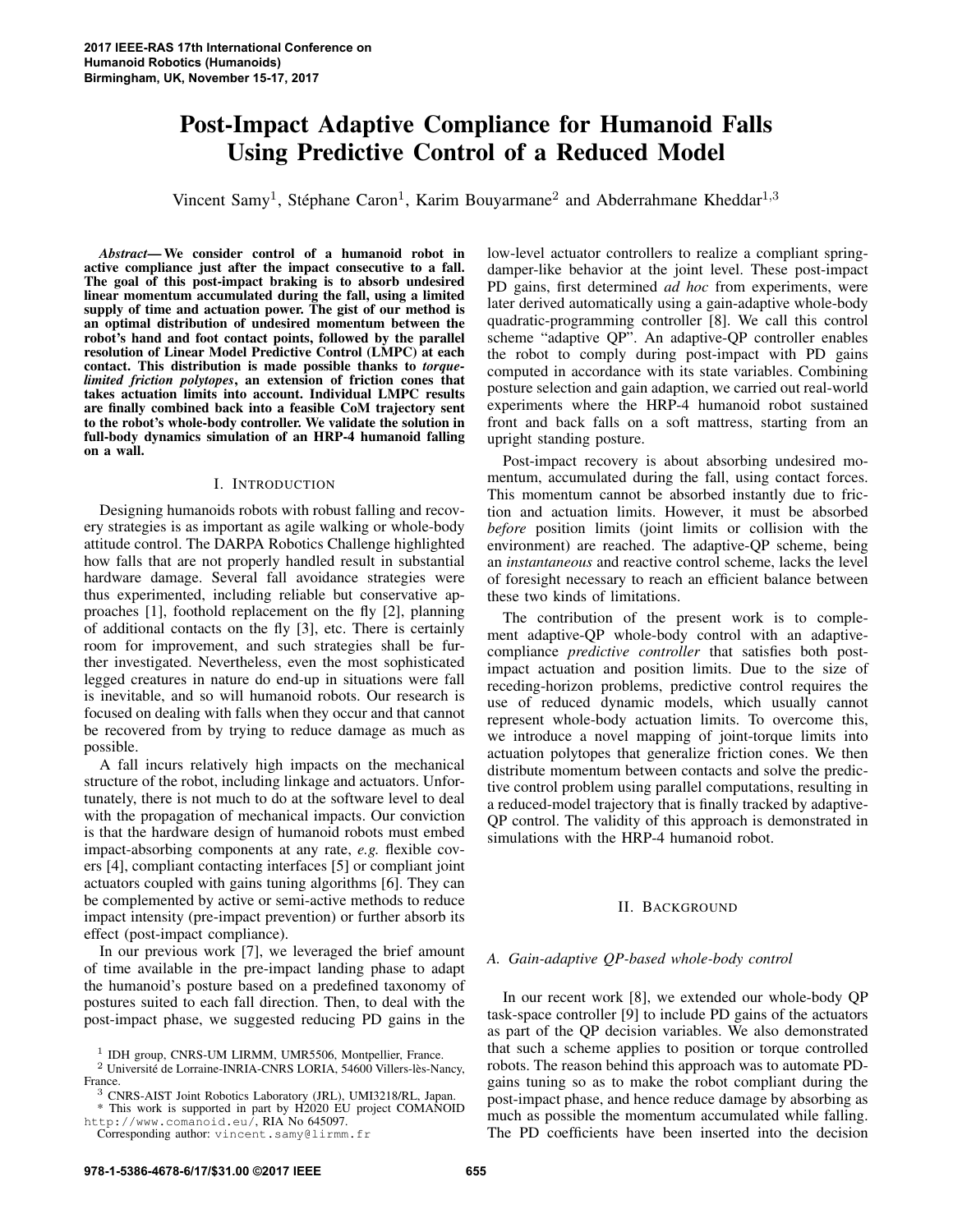vector of a QP whole-body control problem as follows:

$$
\min_{\vec{q},\lambda,K,B} \sum_{k} \omega_k^{\text{sp}} E_k^{\text{sp}} + \omega_\lambda \|\lambda\|^2 + \omega_G(\|K\|^2 + \|B\|^2),
$$
\n
$$
\text{s.t.} \quad H_S \ddot{\vec{q}} + c_S - (J^T G)_S \lambda = K e_S - B \dot{e}_S
$$
\n
$$
\tau_S \leq K e_S - B \dot{e}_S \leq \overline{\tau}_S
$$
\n
$$
\tau_{\text{NS}} \leq H_{\text{NS}} \ddot{\vec{q}} + c_{\text{NS}} - (J^T G)_{\text{NS}} \lambda \leq \overline{\tau}_{\text{NS}}
$$
\n
$$
\ddot{\vec{q}} \leq \ddot{\vec{q}} \leq \overline{\vec{q}}, \ \lambda \geq 0, \ K \geq 0, \ B \geq 0
$$
\n(1)

with  $\ddot{q} \in \mathbb{R}^N$  the vector of generalized joint accelerations,  $\lambda \in \mathbb{R}^{N_G}$  the generator weights of linearized friction cones,  $K \in \mathbb{R}^{N-6}$  and  $B \in \mathbb{R}^{N-6}$  the vectors of stiffness and damping coefficients vector,  $\omega_k$  the positive weight of task k,  $E_k^{\text{sp}}$  the residual (error) vector of task k,  $H \in \mathbb{R}^{N \times N}$ the inertia matrix,  $c \in \mathbb{R}^N$  the vector of Coriolis and gravity forces,  $J^T G \in \mathbb{R}^{N \times N_G}$  the mapping from linearized friction cones to the joint space and  $\mathbf{e} = \mathbf{q}^{\text{ref}} - \mathbf{q}$  the vector of joint deviations from a reference posture  $q^{\text{ref}}$ . The subscript S denotes joints that are set to be *compliant*, for which non-zero entries will appear in the vectors *K* and *B*. The subscript NS denotes joint that are not set to be *compliant*. Generally,  $q^{\text{ref}}$  is set as the state at the impact time, while *q***˙** ref is zero. Finally, variables such as *τ* (*resp. τ* ) denote the upper bound (*resp.* lower bound) of the corresponding variables. The lower and upper bound for the free-floating base part of the dynamics equation is zero.

#### *B. Polyhedra and polytopes*

Polyhedra are convex sets realized by the intersection of finitely-many halfspaces. They correspond to the inequality constraints found in linear and quadratic programs, as well as the dual constraints such as *friction cones* or *ZMP support areas* that arise in mechanics [10]. A polytope is a bounded polyhedron. It can be represented equivalently as: (*i*) the intersection of finitely-many halfspaces, called the H-representation, or (*ii*) the convex hull of a finite set of vertices, called the V-representation. The latter can be written mathematically as:

$$
\mathcal{P} = \left\{ \boldsymbol{x} = \sum_{i=1}^{N} \alpha_i \boldsymbol{v}_i \; \middle| \; \forall i, \alpha_i \geq 0, \sum_{i=1}^{N} \alpha_i = 1 \right\} \quad (2)
$$

where the positive coefficients  $\alpha_i$  form a *convex combination* of the N vertices  $v_i$  of the polytope. Meanwhile, the  $H$ representation can be concisely written as:

$$
Ax \leq b \tag{3}
$$

where the matrix  $A = [A_0 \dots A_N]^T$  stacks halfspace normals  $A_i$ , so that  $A_i^T x = b_i$  is the equation of the i<sup>th</sup> supporting halfspace of the polytope. The conversion from H to V (resp. from V to H) representation of a polytope is known as the *vertex enumeration* problem. Both can be realized by the double-description algorithm [11].

#### III. REDUCED DYNAMIC MODEL

We approximate the whole-body dynamics at the center of mass (CoM) of the robot and search for contact forces that compensate for both gravity and post-impact linear momentum. The Newton equation of motion that governs the acceleration of the CoM is:

$$
\boldsymbol{F} = M(\ddot{\boldsymbol{s}} - \boldsymbol{g}),\tag{4}
$$

with  $M$  the total robot mass,  $\ddot{s}$  the acceleration of the CoM, *g* the gravity vector and *F* the net contact force (sum of all external forces) applied to the robot.

Under the assumption that the initial linear momentum  $M\dot{s}^0$  at impact is known, the goal of post-impact absorption is to find a trajectory  $\ddot{\bm{s}}(t)$  such that, at time  $t = t_f$ ,  $\dot{\bm{s}}(t_f) =$ 0, meaning that all the linear momentum accumulated while falling has been driven out of the system. Achieving this task requires proper control of the net contact force *F*.

#### *A. Actuation constraints*

Let us consider again the full-body dynamics equation of motion of the system

$$
H\ddot{\boldsymbol{q}} + \boldsymbol{c} = J^T \boldsymbol{F} + S^T \boldsymbol{\tau}.
$$
 (5)

 $\mathbf{F} = (J^T G)\lambda$  is the stacked vector of contact forces and S is a selection matrix of actuated joints among all the degrees of freedom (DoFs) of the robot (hence the matrix that excludes the floating-base DoFs from the total DoFs [12].

A fundamental property of the humanoid kinematic tree topology is that it comprises at least 4 limbs (two legs and two arms), indexed here with the variable  $c \in \{\text{lh}, \text{rh}, \text{lf}, \text{rf}\},\$ that extend from the root of the kinematic tree to the endeffectors (respectively the two hands and two feet). The contact force applied at the end-effector  $c$  is denoted  $\mathbf{F}_c$ (therefore we have  $\mathbf{F} = (F_c)_{c \in \{\text{lh},\text{rh},\text{lf},\text{rf}\}\text{}}$ ). The rest of the DoFs, including the floating base are indexed with 0. Eq. (5) can be rewritten as

$$
\begin{bmatrix} H_0 \\ H_{\text{Ih}} \\ H_{\text{r}} \\ H_{\text{lf}} \\ H_{\text{rf}} \end{bmatrix} \ddot{\mathbf{q}} + \begin{bmatrix} \mathbf{c}_0 \\ \mathbf{c}_{\text{Ih}} \\ \mathbf{c}_{\text{r}} \\ \mathbf{c}_{\text{rf}} \\ \mathbf{c}_{\text{rf}} \end{bmatrix} = \begin{bmatrix} J_{0,\text{Ih}}^T & J_{0,\text{Ih}}^T & J_{0,\text{If}}^T & J_{0,\text{rf}}^T \\ J_{\text{Ih}}^T & 0 & 0 & 0 \\ 0 & J_{\text{r}h}^T & 0 & 0 \\ 0 & 0 & J_{\text{r}f}^T & 0 \\ 0 & 0 & 0 & J_{\text{rf}}^T \end{bmatrix} \begin{bmatrix} \mathbf{F}_{\text{Ih}} \\ \mathbf{F}_{\text{r}h} \\ \mathbf{F}_{\text{If}} \\ \mathbf{F}_{\text{rf}} \end{bmatrix} + \begin{bmatrix} \boldsymbol{\tau}_0 \\ \boldsymbol{\tau}_{\text{Ih}} \\ \boldsymbol{\tau}_{\text{Ih}} \\ \boldsymbol{\tau}_{\text{f}} \\ \boldsymbol{\tau}_{\text{rf}} \end{bmatrix} ,
$$
\n
$$
(6)
$$

where  $H_c$ ,  $c_c$ ,  $\tau_c$  are the rows of respectively H, *c* and  $\tau$ and J<sup>c</sup> is the *reduced* Jacobian of the contact points at the end-effector  $c$  to the root of the kinematic tree, with respect only to the set of joints of the considered limb (and not with respect to all the DoFs of the robot). The contact force at limb  $c \in \{\text{lh}, \text{rh}, \text{lf}, \text{rf}\}\$ .  $\mathbf{F}_c$ , only affects the part of the dynamics equation in  $\{c, 0\}$ :

$$
H_c \ddot{\boldsymbol{q}} + \boldsymbol{c}_c = J_c^T \boldsymbol{F}_c + \boldsymbol{\tau}_c. \tag{7}
$$

Using the reduced Jacobian, the kinematic contact constraint at the end-effector  $c$  is expressed in acceleration-form as:

$$
J_c \ddot{\boldsymbol{q}} + \dot{J}_c \dot{\boldsymbol{q}} = 0. \tag{8}
$$

Substituting Eq. (7) in Eq. (8) yields

$$
J_c H_c^{-1} J_c^T \mathbf{F}_c = J_c H_c^{-1} (\mathbf{c}_c - \tau_c) - \dot{J}_c \dot{\mathbf{q}}
$$
  
\n
$$
\Lambda_c^{-1} \mathbf{F}_c = -J_c H_c^{-1} \tau_c + J_c H_c^{-1} \mathbf{c} - \dot{J}_c \dot{\mathbf{q}}
$$
  
\n
$$
\mathbf{F}_c = -\Lambda_c A_c \tau_c + \mathbf{d}_c
$$
  
\n
$$
\mathbf{F}_c = C_c \tau_c + \mathbf{d}_c.
$$
 (9)

The matrix  $\Lambda_c$  is the operational space inertia matrix at point  $c, C_c$  and  $d_c$  provide an affine mapping from torque limits to contact force limits. The  $H$ -representation of the torqueconstraint polytope is:

$$
\tau_c \leq \tau_c \leq \overline{\tau}_c \tag{10}
$$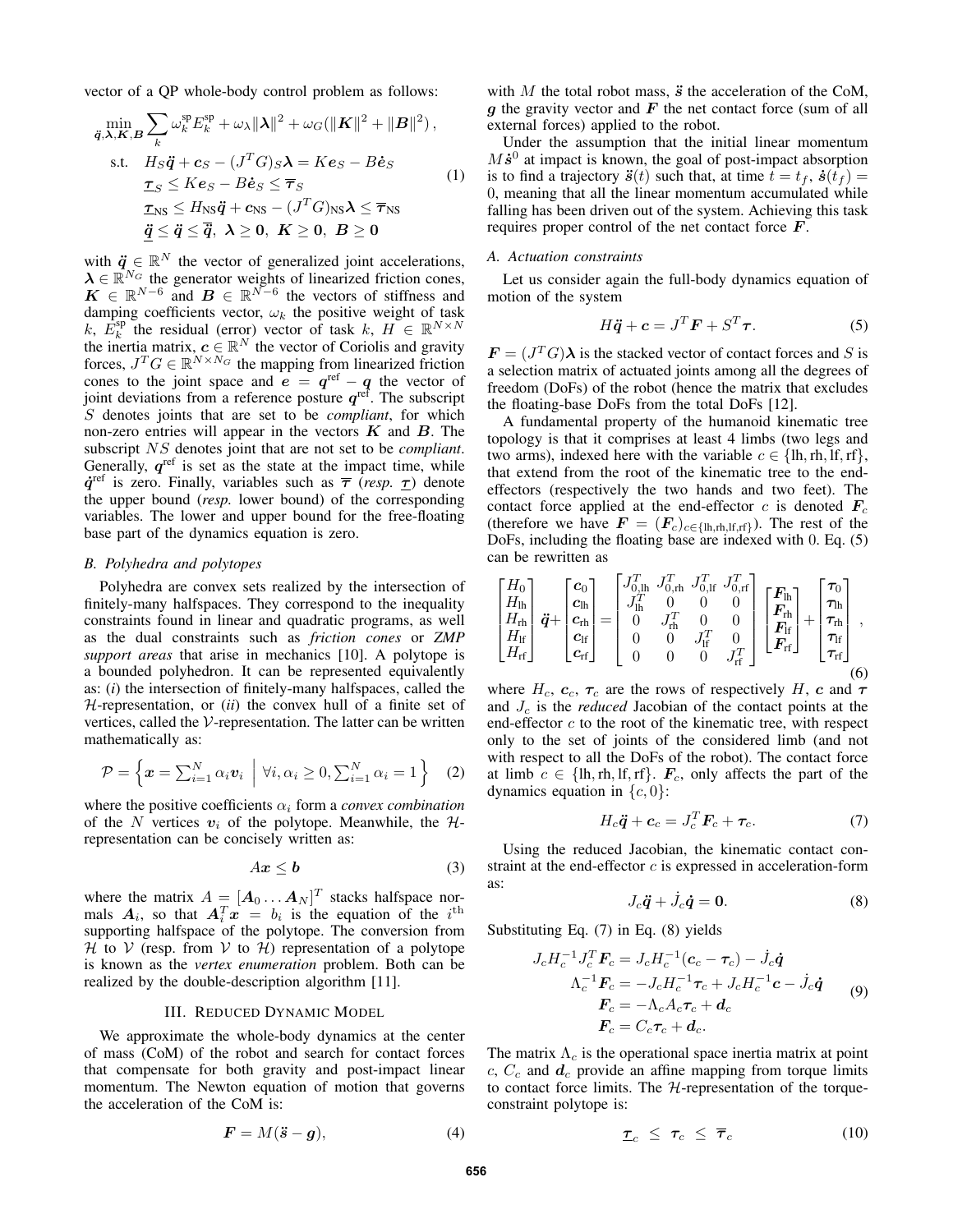

Fig. 1: Torque-limited friction polytopes. Feasible contact forces at the left foot of HRP-4 under (a) leg torque limits and (b) both torque limits and friction constraints.

where  $\tau_c$  is the vector of selected joint torques for the contact c (corresponding to the limb at hand, *e.g.* left-leg joints for a left-foot contact),  $\tau_c$  and  $\bar{\tau}_c$  are respectively the lower and upper torque limits of the actuators. Applying Eq. (9) yields the V-representation of the torque-limited polytope of feasible end-effector forces at the contact point, depicted in Fig.1a. Using the double-description method, we convert it to H-representation:

$$
G_c^{\text{actualors}} \boldsymbol{F}_c \leq \boldsymbol{h}_c^{\text{actualors}}.
$$
 (11)

#### *B. Friction constraints*

The next actuation limit at contact comes from friction. Using a linearized friction pyramid, whose  $H$ -representation is given by (see  $e.g.$  [10]):

$$
\begin{bmatrix} -1 & 0 & -\mu \\ 1 & 0 & -\mu \\ 0 & -1 & -\mu \\ 0 & 1 & -\mu \end{bmatrix}{}^{0}E_{c}\mathbf{F}_{c} \leq \mathbf{0}, \tag{12}
$$

where  $\mu$  is the friction coefficient and  ${}^{0}E_c$  is the rotation matrix from the contact frame to the world frame.

Concatenating Eq. (11) and Eq. (12) leads to the  $H$ representation

$$
G_c \mathbf{F}_c \leq \mathbf{h}_c,\tag{13}
$$

of the torque- and friction-constrained actuation polytope depicted in Fig. 1b.

# IV. DISTRIBUTION OF GRAVITY AND LINEAR MOMENTUM

Our primary idea is to make each limb  $c \in \{\text{lh}, \text{rh}, \text{lf}, \text{rf}\}\$ of the robot contribute, in post-impact, to a "share" of the pre-impact linear momentum absorption, summing up all contributions into the resultant equation of motion:

$$
\sum_{c \in \{\text{lh,rh},\text{lf},\text{rf}\}} \boldsymbol{F}_c = M(\ddot{\boldsymbol{s}} - \boldsymbol{g}) \,. \tag{14}
$$

This can be conceptually interpreted as "splitting" the CoM into four virtual mass points with state vectors  $(s_c, \dot{s}_c)$ , each going towards one of the limb extremities in contact, and each with a force  $F_c$  applied to it. Hence we are solving

for the system of four differential equations for the state variables  $(s_c, \dot{s}_c)$ :

$$
\boldsymbol{F}_c = M(\ddot{\boldsymbol{s}}_c - \boldsymbol{g}_c),\tag{15}
$$

where  $g_c$  is a quantity to be defined below (gravity force distribution problem) and where the initial condition for each component is also to be defined below (initial impact momentum distribution problem). The force  $F_c$  is used to decelerate its respective CoM component until full initial momentum absorption, while being contrained to lie inside its respective actuation limit polytope (Section III-A).

Therefore, in the following, we distribute the amount of gravity and initial linear momentum that each contact will support. This distribution must satisfy (Eq. (14)). we also want to make sure that the distribution is optimal with respect to the actuation constraint polytope at each contact.

Assuming that the linear momentum *p* after impact is known, a corresponding force quantity  $f^a$  that would be physically consistent with the problem of distribution in the respective contact force polytopes is searched. The force being a time-derivative of the linear momentum, we have:

$$
\mathbf{f} = \frac{d\mathbf{p}}{dt} = M \frac{d\dot{\mathbf{s}}}{dt}.
$$
 (16)

In the worst case where the robot is completely rigid and the coefficient of restitution of the impact is zero, the impact force corresponding to the momentum  $M\dot{s}^0$  is:

$$
\mathbf{f} = \lim_{h \to 0} M \frac{\dot{\mathbf{s}}^0}{h}.
$$
 (17)

Because this form is non-linear in h, we set  $k = 1/h$  (hence  $k$  can be seen as a "gain" that maps a linear momentum quantity to a force quantity). The limit becomes

$$
\mathbf{f} = \lim_{k \to \infty} kM\dot{\mathbf{s}}^0. \tag{18}
$$

Then we define  $f^a$  as the exact applied force

$$
\boldsymbol{f}^a \triangleq kM\dot{\boldsymbol{s}}^0 \tag{19}
$$

where k is a parameter that approach infinity.  $f^a$  corresponds to the *average impact force* for impact time 1/k.

Being already a force quantity, the gravity force:

$$
\boldsymbol{f}^g = M\boldsymbol{g} \,, \tag{20}
$$

can be readily distributed in the polytopes.

We now need to find which contact will better handle  $f<sup>g</sup>$ and which will better handle  $f^a$  (as in Fig. 2 where the feet of the robot are more suitable for compensating the gravity than the hands). From Eq. (2) we split  $\alpha_i$  in two variables  $\alpha_i^g$  and  $\alpha_i^a$  corresponding respectively to the percentage of  $f<sup>g</sup>$  and  $f<sup>a</sup>$  to address to the contact.

$$
\sum_{i} \alpha_i = \sum_{i} \alpha_i^g + \alpha_i^a. \tag{21}
$$

This is done for each contact c. Using Eq.  $(2)$ ,  $(19)$ ,  $(20)$  and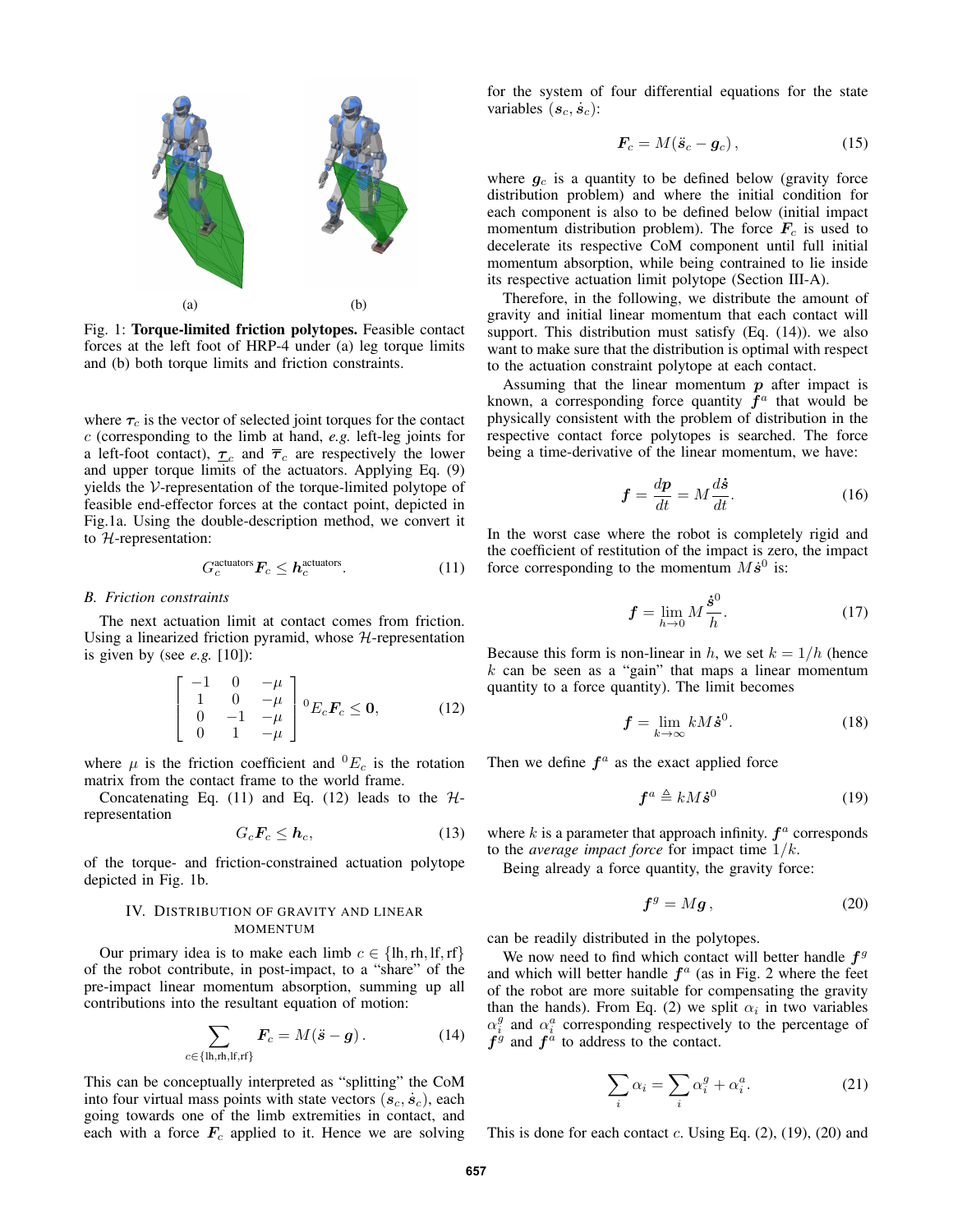

Fig. 2: Optimized contact force distribution. 2D illustration of a potential scenario. Dotted arrows  $f<sup>g</sup>$  and  $f<sup>a</sup>$  are forces to be distributed. Plain arrows show their repartition inside force polytopes:  $f^{\text{fp}}$  and  $f^{\text{hp}}$  have to remain inside their respective polytope. The dotted vector  $f^a$  is taken so as to maximize the linear momentum coming from the CoM velocity *s***˙**.

(21) we can write the following constraints

$$
\sum_{c} \sum_{i} \alpha_{c,i}^{g} \boldsymbol{v}_{c,i} = -M\boldsymbol{g}
$$
 (22)

$$
\sum_{c} \sum_{i} \alpha_{c,i}^{a} \mathbf{v}_{c,i} = -kM\dot{\mathbf{s}}^{0}
$$
 (23)

$$
\sum_{i} \alpha_{c,i}^{g} + \alpha_{c,i}^{a} \le 1
$$
\n
$$
\alpha_{c,i}^{g} \ge 0
$$
\n(24)

$$
\alpha_{c,i}^g \ge 0 \tag{25}
$$
\n
$$
\alpha_{c,i}^a \ge 0 \tag{26}
$$

$$
\begin{aligned}\n &a_{c,i} \ge 0 \\
&k \ge 0.\n \end{aligned}\n \tag{26}
$$

Constraints Eq. 
$$
(22)
$$
 and Eq.  $(23)$  distribute forces considering the polytope of each contact. Constraint Eq.  $(24)$  is a generalization of Eq. (2). Substituting the equality to an inequality does not change the definition of the polytope and relax the constraint. And finally, Eq. (25)-(27) make the variables consistent with the polytope definition (2) and the force generated at the CoM definition (19).

To have a good distribution over the feet and the hands (*i.e.* to avoid having the robot's weight supported by one foot), we design the following cost functions

$$
\begin{cases} \|\sum_{i} \alpha_{\text{rf},i}^{q} \mathbf{v}_{\text{rf},i} - \sum_{i} \alpha_{\text{lf},i}^{q} \mathbf{v}_{\text{lf},i} \|^{2} \\ \|\sum_{i} \alpha_{\text{rh},i}^{a} \mathbf{v}_{\text{rh},i} - \sum_{i} \alpha_{\text{lh},i}^{a} \mathbf{v}_{\text{lh},i} \|^{2} \\ -k \end{cases}
$$
(28)

As we want the variable  $k$  to approach infinity, a cost function is set to maximize its value in the problem.

The overall system, with linear constraints Eq. (22)- (27) and quadratic cost functions Eq. (28) is a Quadratic Programming (QP) problem. Later on, we call it the Force Distribution QP (FDQP). Fig. 2 shows a possible repartition of the forces over two contact points. The FDQP looks for a solution that compensates the force from gravity and maximizes the force generated against linear momentum.

Once the solution is found,  $\alpha_c^g$ ,  $\alpha_c^a$  and k can be computed using the FDQP output:

$$
-Mg_c = \sum_i \alpha_{c,i}^g v_{c,i}, \qquad (29)
$$

$$
-kM\dot{\boldsymbol{s}}_c^0 = \sum_i \alpha_{c,i}^a v_{c,i}.
$$
 (30)

These two latter equations make Eq. (15) fully specified, with the specification of the constant vector  $g_c$  and the initial condition  $\dot{s}^0$ .

#### V. COM TRAJECTORY SOLUTION

We solve the system Eq. (15) using a Linear Model Predictive Control (LMPC). Let  $x_c = [s_c^T \ \dot{s}_c^T]^T$  be the parameter vector. Eq. (15) can be put into matrix form:

$$
\dot{\boldsymbol{x}}_c = \begin{bmatrix} 0_3 & I_3 \\ 0_3 & 0_3 \end{bmatrix} \boldsymbol{x}_c + \begin{bmatrix} 0_3 \\ 1_3 M^{-1} \end{bmatrix} \boldsymbol{u} + \begin{bmatrix} 0_3 \\ g_c \end{bmatrix}
$$

$$
\dot{\boldsymbol{x}}_c = \mathcal{A} \boldsymbol{x}_c + \mathcal{B} \boldsymbol{u}_c + \boldsymbol{\mathcal{E}}_c.
$$

where  $\dot{\boldsymbol{x}}_c = [\dot{\boldsymbol{s}}_c^T \ \ddot{\boldsymbol{s}}_c^T]^T$ . This is a continuous time system with  $u = F<sub>c</sub>$ , the control vector, M the total mass of the system and  $g_c$  the contact distributed part of the gravity (computed with Eq.  $(29)$ ). After discretization with a sampling time T:

$$
\dot{\boldsymbol{x}}_c^{k+1} = \begin{bmatrix} I_3 & I_3 T \\ 0_3 & I_3 \end{bmatrix} \dot{\boldsymbol{x}}_c^k + \begin{bmatrix} I_3 \frac{T^2}{2} \\ I_3 T \end{bmatrix} \boldsymbol{u}^k + \begin{bmatrix} g_c \frac{T^2}{2} \\ g_c T \end{bmatrix}
$$
 (31)

The sampling time is not necessarily set to the robot control loop time. Indeed the greater the MPC's sampling time the wider is the horizon of time. Then an interpolation is done to get the values at each control loop time. By recursion we can compute a prediction of the behavior of the simplified system [13]. We only need to know the initialization parameter of the system.

After  $N$  step, we get:

$$
\mathbf{X}_c^N = \Phi \mathbf{x}_c^0 + \Psi \mathbf{U}_c + \zeta_c \tag{32}
$$

with

$$
\mathbf{X}_c^N = [\mathbf{x}_c^{0\,T} \ \mathbf{x}_c^{1\,T} \ \ldots \ \mathbf{x}_c^{N\,T}]^T \tag{33}
$$

$$
U_c = [u_c^{0T} u_c^{1T} \dots u_c^{N-1T}]^T
$$
 (34)

and where  $\Phi$ ,  $\Psi$  and  $\zeta_c$  are defined as in Eq. (35). Note that  $x_c^0 = [s^{0T} \dot{s}_c^0]$ <sup>T</sup> where  $\dot{s}_c^0$  is the CoM distributed velocity (Eq. (30)) and  $s^0$  is the intial position of the CoM (which is the inital position of all four virtual CoMs).

The objective function of the LMPC is

$$
t_c^d = (\boldsymbol{x}_c^N - \boldsymbol{x}_c^{\text{target}})W_x(\boldsymbol{x}_c^N - \boldsymbol{x}_c^{\text{target}}) + \boldsymbol{U_c^T}W_U\boldsymbol{U_c}
$$
  
= 
$$
\boldsymbol{U_c^T}Q_c\boldsymbol{U_c} + 2l_c^T\boldsymbol{U_c}.
$$
 (36)

The target  $\mathbf{x}_c^{\text{target}} = [\mathbf{s}_c^{\text{target T}} \ \mathbf{\dot{s}}_c^{\text{target T}}]^T$  is such that  $\mathbf{s}_c^{\text{target}} = \mathbf{s}_c^0$  and  $\mathbf{\dot{s}}_c^{\text{target}} = \mathbf{0}$ . The weights  $W_x$  and  $W_U$  are chosen so that the priority is to reach a zero velocity, then maintain the position and lastly minimize the effort. Briefly, this means that  $W_x(3.6) \gg W_x(0.2) > W_U$ . The force limit constraint (computed via Eq. (13)) is added to the system constraints. We then solve the LMPCs corresponding to each contact to get the vectors  $U_c$  and deduce the forces to apply at the contact points. As the adaptive-QP of the robot allows us to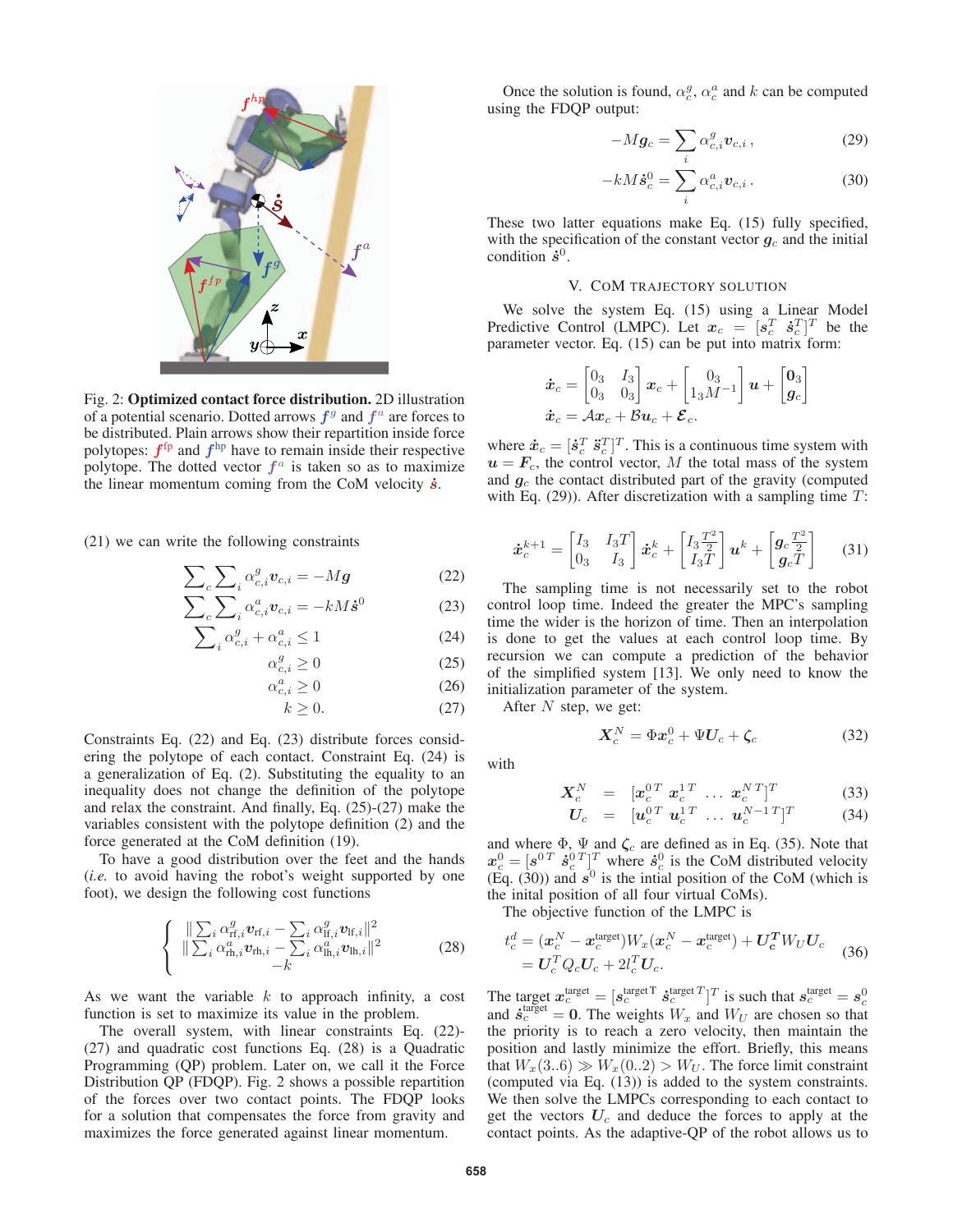$$
\Phi = \begin{bmatrix} A \\ A^2 \\ \vdots \\ A^N \end{bmatrix}, \quad \Psi = \begin{bmatrix} B & 0 & \dots & 0 \\ AB & B & \ddots & \vdots \\ \vdots & \vdots & \ddots & 0 \\ A^{N-1}B & A^{N-2}B & \dots & B \end{bmatrix}, \quad \zeta_c = \begin{bmatrix} E_c \\ AE_c + E_c \\ \vdots \\ \sum_{i=0}^{i=N-1} A^i E_c \end{bmatrix}
$$
(35)

set a trajectory task for the CoM, the forces are converted into CoM acceleration.

$$
\ddot{\boldsymbol{s}}(t) = \frac{1}{M} \sum_{c} \boldsymbol{F}_c(t) + \boldsymbol{g}.
$$
 (37)

Integrating forward returns  $\dot{s}(t)$  and  $s(t)$ .  $\ddot{s}(t)$ ,  $\dot{s}(t)$  and  $s(t)$ are then sent to the adaptive-QP.

Finally, since the LMPCs are launched again and again and that it targets a zero velocity about  $T \times N_{\text{steps}}$  seconds, the robot can never reach it completely so a stopping criterion is necessary. This criterion can simply be based on the current CoM velocity norm.

*Discussion:* in Eq. (6), we have split the equation of motion into a coupling part (first row) and a decoupled, block-diagonal part (next rows). As shown in [14], the coupling part corresponds to Newton and Euler equations. We enforce Newton's equation when combining LMPC results via Eq. (37), but chose to ignore Euler's equation (on the rate of change of the angular momentum) as a first approximation. This part will be further surveyed in future works. For now, we compute force polytopes by assuming that each limb is decoupled from each the others, and rely on the cost function of the FDQP to balance solutions and avoid adding unnecessary angular-momentum variations.

#### VI. SIMULATIONS

The simulation sets up HRP-4 pushed against a wall, as depicted in Fig. 2. Here, it is assumed that the pre-impact phase (treated in [8]) is already done and only the postimpact phase remains to be controlled. The control loop of HRP-4 is 5 ms, it is pushed on the back with a force of 300 N for 0.15 s. The wall is  $10°$  inclined and we use an LMPC<sup>1</sup> with variables set as  $N_{\text{steps}} = 15$  and  $T = 15$  ms. The detection of the impact is done through the distance between the hands and the wall. As the algorithm computation time is higher than the control loop time, it launched is an estimated position of the hand touch the wall. This estimation is done with a simple Euler integration over 15 ms of the nearest point of a hand to the wall. To ensure that the adaptive-QP does not output high torque at the impact time, all tasks are removed but the minimization of the stiffness and damping coefficient. As soon as the LMPCs output the first results, a CoM trajectory task and posture task (with relatively low weight) is added. With an Intel(R)  $Core(TM)$  i7-4900MQ CPU at 2.8GHz (up to 3.8GHz) with 4 cores and 8 running threads, the time required to compute the polytopes, the distribution force QP and the LMPCs is up to 15 ms. To improve performance, the contact polytopes<sup>2</sup> and the LMPCs are computed in parallel.

The stopping criterion has been set so that it is triggered when the norm of CoM velocity reached 1 cm.s<sup> $-1$ </sup>. From



Fig. 3: FDQP results through time.

there, the weight of the posture task is increased and the CoM trajectory is updated to a fixed set-point task at the current CoM position. We then stop the adaptive-QP and revert to the standard QP whole-body controller.

As the problem is symmetric the FDQP gives arms and legs the same amount of linear momentum and gravity hence Fig. 3a to Fig. 5 only display right side contacts/joints. The linear momentum of the CoM (Fig. 3a) smoothly decreases, on each axis, and reaches zero after roughtly 1.5 s. Notwithstanding the symmetrical properties of the problem, we can denote a deviation of the linear momentum on the yaxis. In Fig. 3b, the FDQP choses to compensate the  $z$ -axis of the gravity with only the foot which is coherent since the maximal forces of the feet are on this axis. It is also interesting to note that the FDQP may give one or multiple contacts the ability to go along with the whole-body linear momentum, rather than against it. This is quite visible on Fig. 3a on the z-axis where after the impact time, the sum of the two feet is greater than the robot linear momentum. Thus the feet alone have to compensate more than needed. This is due to the fact that the FDQP gives to the hand linear momentum a sign opposite to the whole-body one. So, LMPCs attached to the hands are seeing the robot going upward while the feet sees the robot going downward with

<sup>1</sup>https://github.com/vsamy/Copra

<sup>&</sup>lt;sup>2</sup>The polyhedral library (cddlib) itself is not multi-threadable.